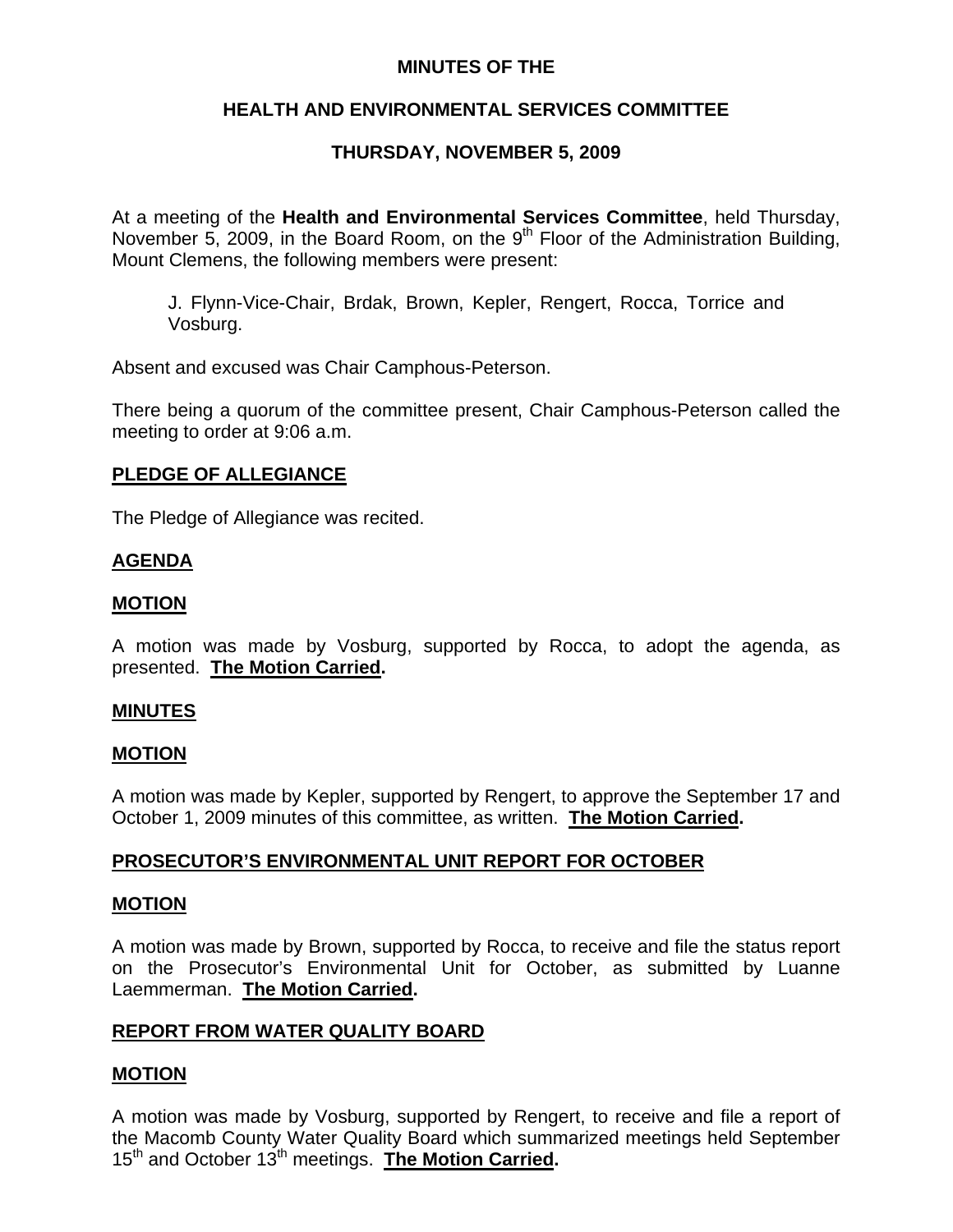# **S.W.I.M. TEAM REPORT FOR SEPTEMBER**

### **MOTION**

A motion was made by Rocca, supported by Torrice, to receive and file the S.W.I.M. Team Report for September.

The following commissioners spoke: Vosburg and Brown.

Vice-Chair J. Flynn called for a vote on the motion and **The Motion Carried.** 

# **ENVIRONMENTAL PROBLEMS: LAKE/RIVER FUND**

### **Payment to Ray Township to Clean Drainage Course #3**

### **MOTION**

A motion was made by Rengert, supported by Vosburg, to approve payment of \$8,333.33 to Ray Township from the Environmental Problems: Lake/River Fund to clean Drainage Course #3 and forward to the Budget Committee. **The Motion Carried.** 

### **Payment to City of Sterling Heights for Jaycee Park Bank Stabilization**

### **MOTION**

A motion was made by Rocca, supported by Rengert, to approve payment of \$40,000 to the City of Sterling Heights from the Environmental Problems: Lake/River Fund for Jaycee Park Bank Stabilization. **The Motion Carried.** 

### **Payment to City of Sterling Heights for Gibson Drain Bank Erosion Restoration**

### **MOTION**

A motion was made by Vosburg, supported by Rocca, to approve payment of \$40,000 to the City of Sterling Heights from the Environmental Problems: Lake/River Fund for Gibson Drain Bank Erosion Restoration. **The Motion Carried.** 

### **Amendment to Bruce Township's Proposal Re: Mahaffey Drain**

#### **MOTION**

A motion was made by Brown, supported by Rengert, to amend Bruce Township's Environmental Problems: Lake/River Fund proposal, approved July 23, 2009, to reflect cleaning 1,500 to 1,800 lineal feet of the Mahaffey Drain.

The following commissioners spoke: Brown and Vosburg.